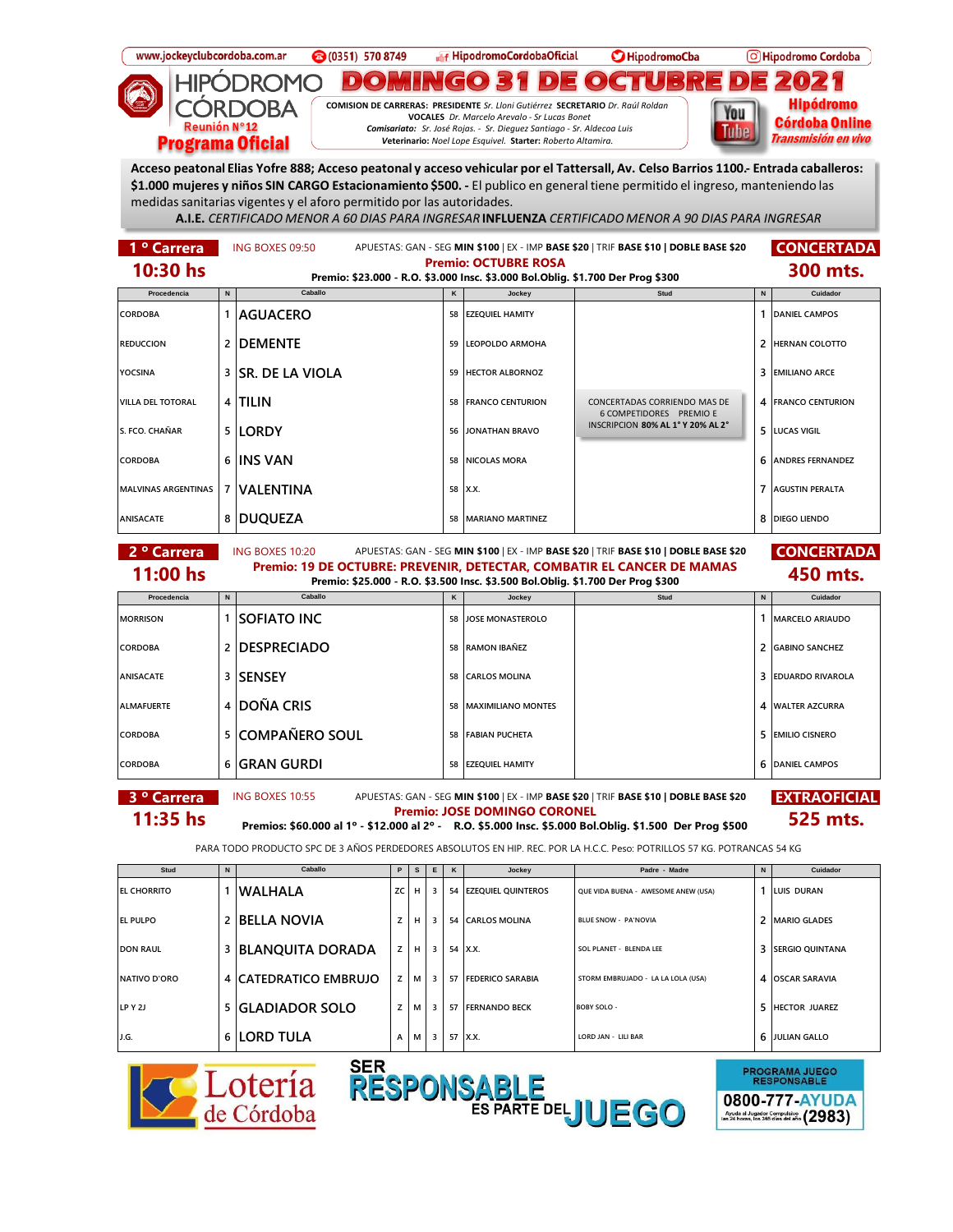| 4 <sup>°</sup> Carrera   |                                                                                                                               | ING BOXES 11:30             |             |                           | APUESTAS: GAN - MIN \$100   EX - IMP BASE \$20   DOBLE BASE \$20<br><b>Premio: JUAN CARLOS AVALOS</b> |          |                                                                                           |                                                                                                                                         |              | <b>CONCERTADA</b>         |  |
|--------------------------|-------------------------------------------------------------------------------------------------------------------------------|-----------------------------|-------------|---------------------------|-------------------------------------------------------------------------------------------------------|----------|-------------------------------------------------------------------------------------------|-----------------------------------------------------------------------------------------------------------------------------------------|--------------|---------------------------|--|
| 12:10 hs                 |                                                                                                                               |                             |             |                           |                                                                                                       |          | Premio: \$24.000 - R.O. \$3.500 Insc. \$3.500 Bol.Oblig. \$1.700 Der Prog \$300           |                                                                                                                                         |              | 290 mts.                  |  |
| Procedencia              | $\mathsf{N}$                                                                                                                  | Caballo                     |             |                           |                                                                                                       | Κ        | Jockey                                                                                    | Stud                                                                                                                                    | N            | Cuidador                  |  |
| ARGUELLO                 |                                                                                                                               | 1 SOCIO                     |             |                           |                                                                                                       | 58       | <b>GUILLERMO TORRES</b>                                                                   |                                                                                                                                         | 1            | <b>LEONARDO SALINAS</b>   |  |
| <b>EMBALSE</b>           |                                                                                                                               | 2 FANTASTICA                |             |                           |                                                                                                       | 58       | <b>MAXIMILIANO MONTES</b>                                                                 |                                                                                                                                         | 2            | <b>CRISTIAN MALDONADO</b> |  |
| CORDOBA                  |                                                                                                                               | 3 INESPERADA                |             |                           |                                                                                                       |          | 58 X.X.                                                                                   |                                                                                                                                         | 3            | <b>RAFAEL AZZOLINA</b>    |  |
| <b>RIO SEGUNDO</b>       |                                                                                                                               | 4 DON AGUSTIN               |             |                           |                                                                                                       | 58       | <b>ANGEL DIAZ</b>                                                                         |                                                                                                                                         | 4            | SERGIO LUDUEÑA            |  |
| <b>RIO SEGUNDO</b>       |                                                                                                                               | 4a COUTIÑO                  |             |                           |                                                                                                       |          | 58 X.X.                                                                                   |                                                                                                                                         |              | 4a SERGIO LUDUEÑA         |  |
| 5 <sup>°</sup> Carrera   |                                                                                                                               | ING BOXES 12:05             |             |                           |                                                                                                       |          |                                                                                           | APUESTAS: GAN - SEG MIN \$100   EX - IMP BASE \$20   TRIF BASE \$10   DOBLE BASE \$20                                                   |              | <b>NO OFICIAL</b>         |  |
| $12:45$ hs               |                                                                                                                               |                             |             |                           |                                                                                                       |          | <b>Premio: RAMON B. MESTRE</b>                                                            | Premios: \$65.000 al 1º - \$13.000 al 2º - R.O. \$5.000 Insc. \$5.000 Bol.Oblig. \$1.500 Der Prog \$500                                 |              | 1200 mts.                 |  |
|                          |                                                                                                                               |                             |             |                           |                                                                                                       |          |                                                                                           | PARA TODO CABALLO SPC DE 3 AÑOS PERDEDORES EN DIST. DE 1000 MTS O MAS EN HIP. REC. POR LA H.C.C. Peso: POTRILLOS 57 KG. POTRANCAS 54 KG |              |                           |  |
| Stud                     | $\,$ N                                                                                                                        | Caballo                     | $\mathsf P$ | $\boldsymbol{\mathsf{s}}$ | E                                                                                                     | $\kappa$ | Jockey                                                                                    | Padre - Madre                                                                                                                           | $\,$ N       | Cuidador                  |  |
| ZEUZ                     |                                                                                                                               | 1 BELLA DE ALMA             | z           | н                         | 3                                                                                                     | 54       | LEOPOLDO ARMOHA                                                                           | WAR COMMAND (USA) - BELLEZA ROMANA                                                                                                      |              | 1 LUCIO PATIÑO            |  |
| <b>TALLERES QUERIDO</b>  |                                                                                                                               | 2 BAILARIN DUBAI            | z           | М                         | 3                                                                                                     | 57       | <b>EZEQUIEL QUINTEROS</b>                                                                 | E DUBAI (USA) - BAL DE REVE                                                                                                             | 2            | JUAN CALDERON             |  |
| <b>TANGO STAR</b>        |                                                                                                                               | 3 RIDDICK                   | zс          | М                         | 3                                                                                                     | 57       | <b>EZEQUIEL HAMITY</b>                                                                    | GALAN DE CINE - DA TOSCANA                                                                                                              | 3            | <b>SERGIO QUINTANA</b>    |  |
| <b>EL ARROYO</b>         |                                                                                                                               | 4 FURIA MAGICA              | z           | н                         | 3                                                                                                     | 54       | X.X.                                                                                      | REMOTE (GB) - LUCKY MAGA                                                                                                                | 4            | <b>EDGARDO ZUIN</b>       |  |
| <b>LOS TRES HERMANOS</b> |                                                                                                                               | <b>5 LINDO SHAM</b>         | А           | м                         | 3                                                                                                     | 57       | <b>NICOLAS MORA</b>                                                                       | BELLA SHAMBROCK (USA) - LA BATTY LINDA                                                                                                  | 5            | <b>HORACIO GUZMAN</b>     |  |
| <b>BUENA VIDA</b>        |                                                                                                                               | 6 LOVER D'ORO               | z           | н                         | 3                                                                                                     | 54       | <b>TOMAS ARRIETA</b>                                                                      | EXODUS (USA) - CARA RUISEÑORA                                                                                                           | 6            | <b>JAVIER BONACCI</b>     |  |
| 6 <sup>°</sup> Carrera   | <b>CONCERTADA</b><br>ING BOXES 12:40<br>APUESTAS: GAN - SEG MIN \$100   EX - IMP BASE \$20   TRIF BASE \$10   DOBLE BASE \$20 |                             |             |                           |                                                                                                       |          |                                                                                           |                                                                                                                                         |              |                           |  |
| 13:20 hs                 |                                                                                                                               |                             |             |                           |                                                                                                       |          | <b>Premio: DANIEL GIACOMINO</b>                                                           |                                                                                                                                         |              | 500 mts.                  |  |
| Procedencia              | $\mathsf{N}$                                                                                                                  | Caballo                     |             |                           |                                                                                                       | κ        | Premio: \$38.000 - R.O. \$3.500 Insc. \$3.500 Bol.Oblig. \$1.700 Der Prog \$300<br>Jockey | <b>STUD</b>                                                                                                                             | N            | Cuidador                  |  |
| <b>GENERAL PAZ</b>       |                                                                                                                               | <b>1 INCLUSIVE</b>          |             |                           |                                                                                                       | 58       | X.X.                                                                                      |                                                                                                                                         | $\mathbf{1}$ | <b>MARIO CUELLO</b>       |  |
| <b>LA CRUZ</b>           |                                                                                                                               | 2 PANTERITA                 |             |                           |                                                                                                       | 58       | <b>CARLOS MOLINA</b>                                                                      |                                                                                                                                         | 2            | <b>GUSTAVO RAMOS</b>      |  |
| <b>ANISACATE</b>         |                                                                                                                               | <b>3 FORTROY</b>            |             |                           |                                                                                                       | 58       | X.X.                                                                                      |                                                                                                                                         | 3            | <b>EDUARDO RIVAROLA</b>   |  |
| CORDOBA                  |                                                                                                                               | 4 <b>EL BATTY</b>           |             |                           |                                                                                                       | 58       | EZEQUIEL HAMITY                                                                           |                                                                                                                                         | 4            | <b>JULIAN GALLO</b>       |  |
| <b>RIO SEGUNDO</b>       |                                                                                                                               | 5 ANGELITO                  |             |                           |                                                                                                       | 58       | <b>ANGEL DIAZ</b>                                                                         |                                                                                                                                         | 5            | <b>SERGIO LUDUEÑA</b>     |  |
| 7 <sup>o</sup> Carrera   |                                                                                                                               | ING BOXES 13:20             |             |                           |                                                                                                       |          |                                                                                           | APUESTAS: GAN - SEG MIN \$100   EX - IMP BASE \$20   TRIF BASE \$10   DOBLE BASE \$20                                                   |              | <b>CONCERTADA</b>         |  |
| 14:00 hs                 |                                                                                                                               |                             |             |                           |                                                                                                       |          | <b>Premio: RUBEN MARTI</b>                                                                | Premio: \$5.000 P.C.C. - R.O. \$3.000 Insc. \$3.000 Bol.Oblig. \$2.200 Der Prog \$300                                                   |              | 500 mts.                  |  |
| Procedencia              | N                                                                                                                             | Caballo                     |             |                           |                                                                                                       | Κ        | Jockey                                                                                    |                                                                                                                                         | N            | Cuidador                  |  |
| <b>SEBASTIAN EL CANO</b> |                                                                                                                               | 1   SABATICO BLACK          |             |                           |                                                                                                       | 58       | <b>ALEXIS CARABAJAL</b>                                                                   |                                                                                                                                         |              | 1 ALEXIS CARABAJAL        |  |
| <b>MORRISON</b>          |                                                                                                                               | 2 <b>PERFECT EMPER</b>      |             |                           |                                                                                                       | 58       | JOSE MONASTEROLO                                                                          |                                                                                                                                         | 2            | <b>JOSE MONASTEROLO</b>   |  |
| S. FCO. CHAÑAR           |                                                                                                                               | <b>3 IMR. BLACK PANTHER</b> |             |                           |                                                                                                       | 58       | <b>JONATHAN BRAVO</b>                                                                     |                                                                                                                                         | 3            | <b>SERGIO MONTE</b>       |  |
| <b>VILLA DEL TOTORAL</b> |                                                                                                                               | 4 INFANTA ROMANA            |             |                           |                                                                                                       | 58       | <b>CRISTIAN ARGAÑARAZ</b>                                                                 |                                                                                                                                         | 4            | <b>CRISTIAN ARGAÑARAZ</b> |  |
| <b>SAN AGUSTIN</b>       |                                                                                                                               | 5   MY BOSS                 |             |                           |                                                                                                       | 58       | <b>MARCOS MEDINA</b>                                                                      |                                                                                                                                         | 5            | <b>FRANCO JUAREZ</b>      |  |
| 8 <sup>°</sup> Carrera   |                                                                                                                               | ING BOXES 14:00             |             |                           |                                                                                                       |          |                                                                                           | APUESTAS: GAN - MIN \$100   EX - IMP BASE \$20   DOBLE BASE \$20                                                                        |              | <b>CONCERTADA</b>         |  |
| 14:40 hs                 |                                                                                                                               |                             |             |                           |                                                                                                       |          | <b>Premio: GILBERTO MOLINA</b>                                                            |                                                                                                                                         |              | 290 mts.                  |  |
| Procedencia              | N                                                                                                                             | Caballo                     |             |                           |                                                                                                       | κ        | Jockey                                                                                    | Premio: \$7.000 P.C.C. - R.O. \$5.000 Insc. \$5.000 Bol.Oblig. \$2.200 Der Prog \$300                                                   | N            | Cuidador                  |  |
| <b>FERREYRA</b>          |                                                                                                                               | 1   PEMAHUAYEN              |             |                           |                                                                                                       |          | 58 LUCIANO AZABAL                                                                         |                                                                                                                                         |              | 1 OSCAR LEVRINO           |  |
| JESUS MARIA              |                                                                                                                               | 2 ACERTIJO                  |             |                           |                                                                                                       | 58       | NICOLAS CASTRO                                                                            |                                                                                                                                         | 2            | <b>AMADEO PANICO</b>      |  |
| <b>CORDOBA</b>           |                                                                                                                               | <b>3 POCHITO</b>            |             |                           |                                                                                                       | 58       | <b>VICTOR RAMALLO</b>                                                                     |                                                                                                                                         | 3            | <b>VICTOR RAMALLO</b>     |  |
| S. FCO. CHAÑAR           |                                                                                                                               | 4   SR. JUEZ                |             |                           |                                                                                                       | 58       | JONATHAN BRAVO                                                                            |                                                                                                                                         |              | 4 LUCAS VIGIL             |  |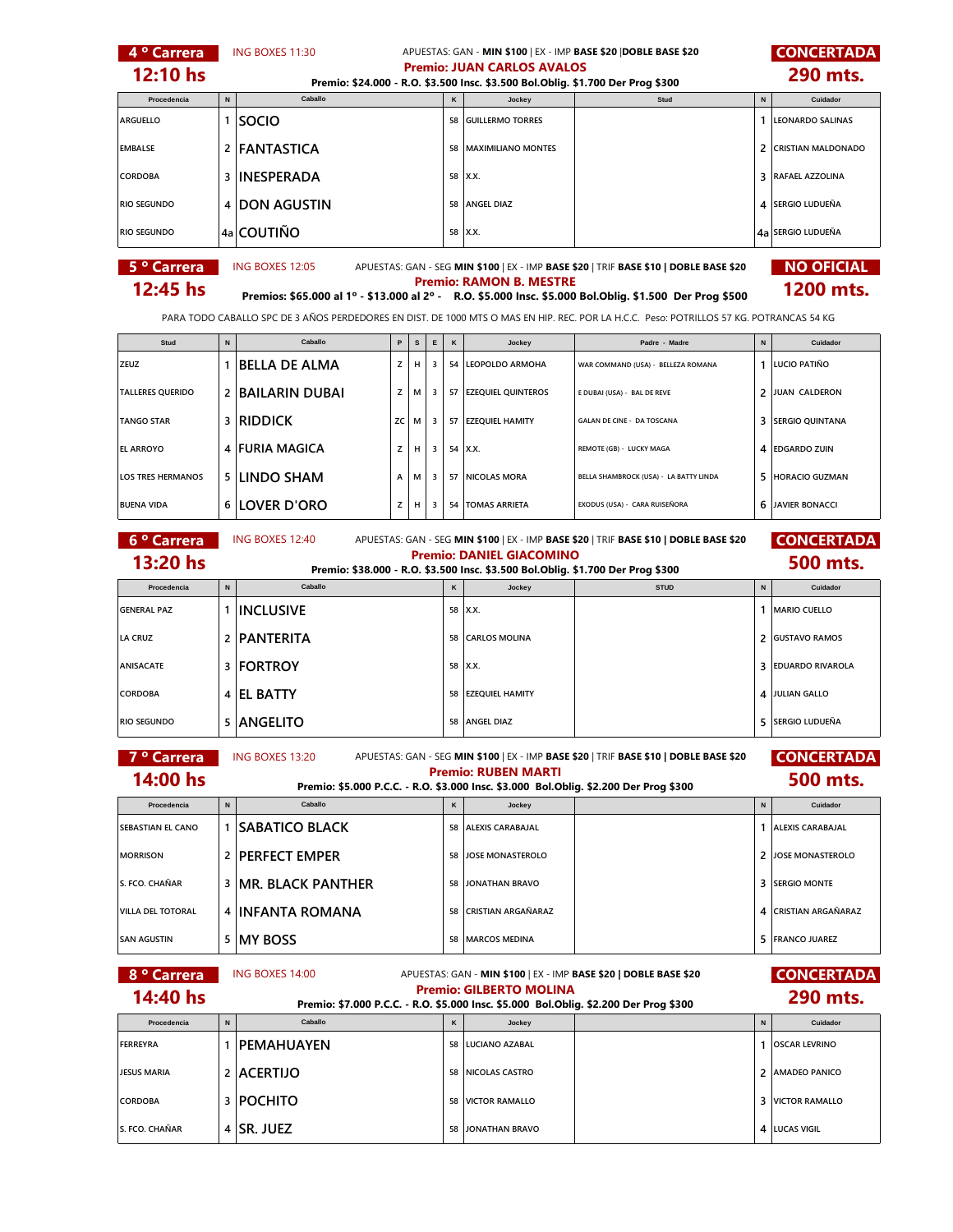

**9 ° Carrera NO OFICIAL** APUESTAS: GAN - SEG MIN \$100 | EX - IMP BASE \$20 | TRIF BASE \$10 | DOBLE BASE \$20 NO OFICIAL ING BOXES 14:40



**15:20 hs Premios: \$50.000 al 1º - \$10.000 al 2º - R.O. \$4.000 Insc. \$4.000 Bol.Oblig. \$1.500 Der Prog \$500 1200 mts.** PARA TODO CABALLO SPC DE 4 AÑOS Y MAS EDAD PERDEDORES EN DIST. DE 1000 MTS O MAS EN HIP. REC. POR LA H.C.C.

| Peso: 4 AÑOS 58 KG, 5 AÑOS 56 KG, 6 AÑOS Y MAS EDAD 54 KG, |                         |                         |    |    |                |          |                       |                                      |             |                         |  |  |
|------------------------------------------------------------|-------------------------|-------------------------|----|----|----------------|----------|-----------------------|--------------------------------------|-------------|-------------------------|--|--|
| Stud                                                       | Caballo<br>$\mathbf{N}$ |                         | P. | s. | E              | $\kappa$ | Jockey                | Padre - Madre                        | $\mathbf N$ | Cuidador                |  |  |
| <b>EL MISTOL</b>                                           |                         | <b>THE BLACK LIST</b>   |    | М  | 4              |          | 58   X.X.             | VIOLENCE (USA) - SPRING STORM        |             | <b>LUIS DURAN</b>       |  |  |
| <b>DON HIPOLITO</b>                                        |                         | 2 SOL PRIMAVERA         | z  |    | 6              |          | 51 EZEQUIEL HAMITY    | SOL PLANET - DESTACADA GONE          |             | <b>EZEQUIEL HAMITY</b>  |  |  |
| <b>ROJO NEGRO</b>                                          |                         | 3 BACULUM               |    | м  | 4              |          | 58 X.X.               | PORTAL DEL ALTO - BELLA INTERPRETE   | 3           | <b>SERGIO OUINTANA</b>  |  |  |
| <b>MARCELITO</b>                                           |                         | 4 NASHVILLE BEAUTIFUL   | z  | м  | $\overline{4}$ |          | 58 X.X.               | NASHVILLE JET - BEDDA                |             | 4 FACUNDO ORTIZ         |  |  |
| <b>BENJAMIN</b>                                            |                         | 5 MOUNTAIN OF GOLD      | ZC | М  | 4              |          | 58 EZEQUIEL QUINTEROS | ASIATIC BOY - MOUNTAIN MAMMA         |             | 5 LUIS DURAN            |  |  |
| <b>OYE TANGO</b>                                           |                         | <b>6 MAGNETIC CURSI</b> |    | м  | 4              |          | 58 LEOPOLDO ARMOHA    | <b>GRAND CURSI - CHE MAGNA</b>       | 6           | <b>SERGIO QUINTANA</b>  |  |  |
| <b>LAS FLORES</b>                                          | 7                       | IBAJO CURSI             | A  | м  | 4              |          | 58 X.X.               | <b>GRAND CURSI - BAJO PROTESTA</b>   |             | <b>ISERGIO QUINTANA</b> |  |  |
| <b>EL RUSO</b>                                             |                         | 8 CALABRESE             |    | м  | 5              |          | 56   TOMAS ARRIETA    | CONSISTENT (USA) - CATCH AND RELEASE | 8           | <b>MARIO GLADES</b>     |  |  |
| <b>EL DANILO</b>                                           |                         | <b>9 FLESH CONFITE</b>  |    | м  | 5.             |          | 56 CARLOS MOLINA      | FLESH FOR FANTASY - ABRILLANTA       | q           | <b>MARIO GLADES</b>     |  |  |
| <b>CLAUDIA Y DANIEL</b>                                    |                         | 10 MI LOCURA            |    | н  | $\overline{4}$ |          | 55   X.X.             | RUNFORTHEDOE (BRZ) - HAYAAM          |             | 10 OSCAR LOPEZ          |  |  |

**10 ° Carrera** ING BOXES 15:20 APUESTAS: GAN - SEG MIN \$100 | EX - IMP BASE \$20 | TRIF BASE \$10 | DOBLE BASE \$20 **NO OFICIAL** 

**16:00 hs Premios: \$65.000 al 1º - \$13.000 al 2º - R.O. \$4.000 Insc. \$4.000 Bol.Oblig. \$1.500 Der Prog \$500 1200 mts.** 

PARA TODO CABALLO SPC DE 3 AÑOS Y MAS EDAD GANADORES DE 1 CARRERA EN DIST. DE 1000 MTS O MAS EN HIP. REC. POR LA H.C.C.

| Peso: 3 AÑOS 59 KG, 4 AÑOS 57 KG, 5 AÑOS Y MAS EDAD 55 KG, |  |                       |   |    |   |   |                       |                               |  |                       |  |  |
|------------------------------------------------------------|--|-----------------------|---|----|---|---|-----------------------|-------------------------------|--|-----------------------|--|--|
| Stud                                                       |  | Caballo               | P | s  | E | K | Jockey                | Padre - Madre                 |  | Cuidador              |  |  |
| EL DATO                                                    |  | <b>CULPABLE IGUAL</b> |   | м  |   |   | 59 LEOPOLDO ARMOHA    | BLAMEITONRIO - UALWAYSTHESAME |  | <b>OSCAR LOPEZ</b>    |  |  |
| MI VIEJO                                                   |  | 2 ANDANDO             |   | М  |   |   | 57 EZEOUIEL HAMITY    | VILLERO CAT - CRIMINAL MINDS  |  | <b>MANUEL GOMEZ</b>   |  |  |
| <b>SIETE HERMANOS</b>                                      |  | 3 EL ZAREVICH         |   | М  |   |   | 59 EZEQUIEL QUINTEROS | PANEGIRICO - TERRASSE (BRZ)   |  | 3 JOSE BLANCO         |  |  |
| <b>EL GRINGO</b>                                           |  | 4 HONOR STUDENT       |   | н. | 4 |   | 54 TOMAS ARRIETA      | ENDORSEMENT (USA) - STUDIEUSE |  | 4 MAXIMILIANO ARRIETA |  |  |
| <b>LAS PINTADAS</b>                                        |  | 5 SAFWANA             |   |    |   |   | 56 CARLOS MOLINA      | ASIATIC BOY - SAFAA (AUS)     |  | <b>MARIO GLADES</b>   |  |  |

## **11 º Carrera** ING BOXES 16:00 **APUESTAS: GAN - MIN \$100| DOBLE BASE \$20 CONCERTADA**<br> **14 Code Line 150 and the CONCERTADA** APUESTAS: GAN - **MIN \$100| DOBLE BASE \$20**

**16:40 hs Premio: \$20.000 P.C.C. - R.O. \$20.000 Insc. \$20.000 Bol.Oblig. \$2.500 Jue.Oblig. \$20.000 Der Prog \$300**<br>**Premio: \$20.000 P.C.C. - R.O. \$20.000 Insc. \$20.000 Bol.Oblig. \$2.500 Jue.Oblig. \$20.000 Der Prog \$300** 

| Procedencia              | Caballo         | Jockey               |  | Cuidador                |
|--------------------------|-----------------|----------------------|--|-------------------------|
| <b>SEBASTIAN EL CANO</b> | <b>RELAJADO</b> | 58 ALEXIS CARABAJAL  |  | <b>ALEXIS CARABAJAL</b> |
| <b>RIO SEGUNDO</b>       | <b>TROPICAL</b> | 58 X.X.              |  | 2 SERGIO LUDUEÑA        |
| <b>SGO. DEL ESTERO</b>   | ijet set        | 58   MAURICIO ROMERO |  | 3 LEONARDO ROLDAN       |

- -

# 12 <sup>o</sup> Carrera **BING BOXES 16:40** APUESTAS: GAN - SEG MIN \$100 | EX - IMP BASE \$20 | TRIF BASE \$10 | DOBLE BASE \$20 **EXTRAOFICIAL 17:20 hs Premios: \$50.000 al 1º - \$10.000 al 2º -** R.O. \$4.000 Insc. \$4.000 Bol.Oblig. \$1.500 Der Prog \$500 **525 mts.**

PARA TODO CABALLO SPC DE 4 AÑOS PERDEDORES ABSOLUTOS EN HIP. REC. POR LA H.C.C. Peso: MACHOS 58 KG. HEMBRAS 55 KG

| Stud                  | N | Caballo                | P  | s | E            | $\kappa$ | Jockey               | Padre - Madre                           | N | Cuidador                 |
|-----------------------|---|------------------------|----|---|--------------|----------|----------------------|-----------------------------------------|---|--------------------------|
| <b>LOS AMIGOS</b>     |   | DOÑA VIOLENTA          | A  |   |              |          | 55 X.X.              | VIOLENCE (USA) - DONZELA                |   | <b>GONZALO PERALTA</b>   |
| <b>BUENA VIDA</b>     |   | 2 LUPO MAGICO          |    | м |              | 58       | <b>TOMAS ARRIETA</b> | LION'S CIRCLE (USA) - MAGICAL CAT (BRZ) | 2 | <b>JAVIER BONACCI</b>    |
| <b>LOS AMIGOS</b>     |   | <b>3 ATLANTIC NASH</b> | ZC | м |              |          | 58 FACUNDO RIVERO    | NASHVILLE JET - ATLANTIC KISS           | 3 | <b>JOSE MANASSERO</b>    |
| <b>DON GARO</b>       |   | 4 SUEÑO PALOMERO       | z  | м |              |          | 58 GONZALO DOMINGUEZ | FRESHMAN - INDY GRISLY                  |   | 4 RUBEN VIERA            |
| <b>EL 22</b>          | 5 | <b>MOCASINA SPRING</b> | z  | н | 4            |          | 55 X.X.              | <b>GREENSPRING (USA) - MOCCA</b>        |   | <b>MAURICIO AVENDAÑO</b> |
| <b>LOS 4 HERMANOS</b> |   | 6 AGUARENA SONG        | A  | н |              |          | 55   MARCOS MEDINA   | ALCINDOR (USA) - LA GOTA                | 6 | VICTOR MEDINA            |
| <b>EL QUICO</b>       |   | <b>7 ILA DAUGHTER</b>  | z  |   |              |          | 55 MARTIN MONTOYA    | BLUE SNOW - DAUGHTER INC                |   | <b>MARIO GLADES</b>      |
| <b>DON AUGUSTO</b>    |   | 8 BODEGA DEL SOL       | z  | н |              |          | 55 EZEQUIEL HAMITY   | <b>SOL PLANET - VINERA</b>              | 8 | <b>SERGIO QUINTANA</b>   |
| <b>LA SALVACION</b>   |   | 9 COMO OLVIDAR         | A  | м |              |          | 58 X.X.              | <b>SUGGESTIVE BOY - CANATA</b>          |   | 9 <b>SERGIO QUINTANA</b> |
| <b>SAN ROQUE</b>      |   | 10 SIN CREENCIA        | z  | м | $\mathbf{A}$ |          | 58 X.X.              | RUNFORTHEDOE (BRZ) - FIRE TEOLOGA       |   | <b>10 WALTER FLORES</b>  |
| <b>CHICO LINDO</b>    |   | 11 LORD FREEDOM        | A  | м | $\mathbf{A}$ | 58       | VICTOR RAMALLO       | LORD JAN - MI LIBERTAD                  |   | <b>11 VICTOR RAMALLO</b> |
| <b>DON JOSE</b>       |   | 12 SHINNY VERSE        | z  | н |              |          | 55 RODRIGO ALVAREZ   | <b>BUEN VERSO - SHINNY SPRING</b>       |   | 12 FEDERICO VARELA       |

LAS CARRERAS DE 1.000 MTS CON MAS DE 8 RATIFICADOS SE DISPUTARÁN EN 1.100 MTS. LAS CARRERAS DE 1.100 MTS CON MAS DE 10 RATIFICADOS SE DISPUTARÁN EN 1.200 MTS. Los competidores ratificados que no sean presentados a la Reunión sin certificado veterinario de Hip. Rec. por la H.C.C. del J.CC. serán multados por el importe de ratificaciónes de la competencia correspondiente. No podrán pa los JOCKEYS y APRENDICES que no posean SEGURO del Jockey Club Córdoba. Informar DATOS PERSONALES antes del inicio de la reunión. En todas las Condiciones se computará como carreras ganadas las que el SPC haya obtenido en<br>l impugnación que se quiera hacer, deberá ser presentada por escrito 24 HS antes del inicio de la reunión. **La decisión que se tome será Inapelable.**